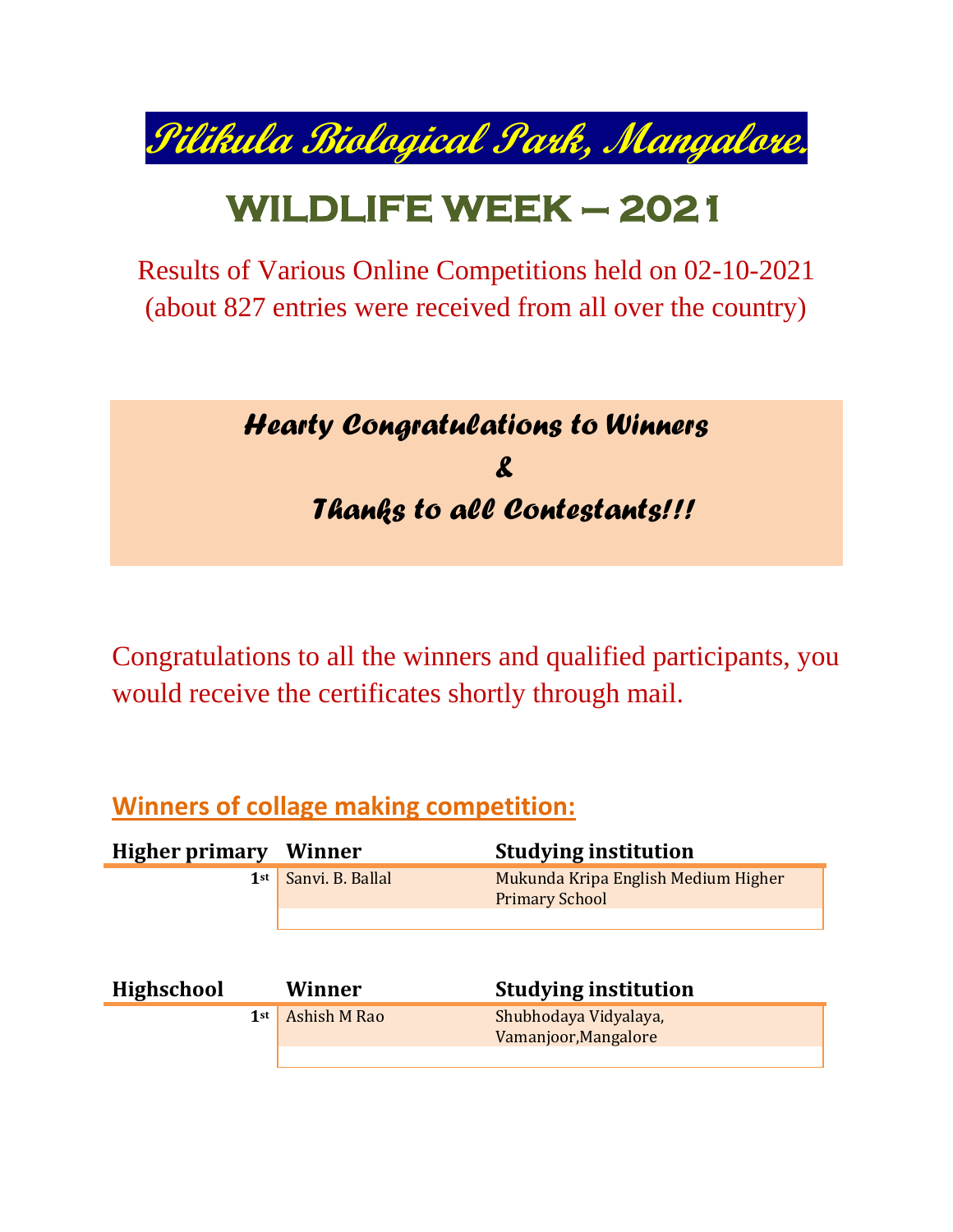| Pre-primary     | Winner                         | Studying institution                           |
|-----------------|--------------------------------|------------------------------------------------|
| 1st             | Kshipra Gayathri<br>Bonanthaya | Vivekananda CBSE School, Puttur                |
| 2 <sub>nd</sub> | Abheeshta Krishna              | Sharada Vidyanikethana Public School, Talapady |
| 3rd             | Krithika G R                   | St Gerosa School, Mangalore                    |

### **Winners of drawing/painting competition:**

| LowerPrimary    | Winner              | Studying institution                   |
|-----------------|---------------------|----------------------------------------|
| $1$ st          | Hansika             | Canara Higher Primary School Urva      |
| 2 <sub>nd</sub> | Lisha P Mascarenhas | Delhi Public School, MRPL, Mangalore   |
| 3rd             | Jianna D'Mello      | St Theresa's School, Bendur, Mangalore |

| HigherPrimary Winner |                 | Studying institution                   |
|----------------------|-----------------|----------------------------------------|
| $1$ st               | S.Thiyakshwa    | SBOA School & Junior College, Chennai  |
| 2 <sub>nd</sub>      | Drithi. S       | G. M Vidyaniketan Public School, Udupi |
| 3 <sup>rd</sup>      | Vishruth Samaga | Vidyodaya Public School, Udupi         |

| High-school     | Winner                 | Studying institution                    |
|-----------------|------------------------|-----------------------------------------|
| 1st             | <b>Mokshith Suresh</b> | Delhi Public School, MRPL, Mangalore    |
| 2 <sub>nd</sub> | Sajal Jain             | Agra Public School, Agra                |
| 3rd             | Akshitha Chelladurai   | Sri Chaitanya Techno School, Tamil Nadu |

| College |                 | Winner                       | Studying institution                        |
|---------|-----------------|------------------------------|---------------------------------------------|
|         | $1$ st          | Venisha Fiona<br>Mascarenhas | St. Agnes Pre-University College, Mangalore |
|         | 2 <sub>nd</sub> | Shreha H Amin                | Sharada PU College, Mangalore               |
|         | 3rd             | Johnson Joy                  | St. Aloysius Degree College, Mangalore      |